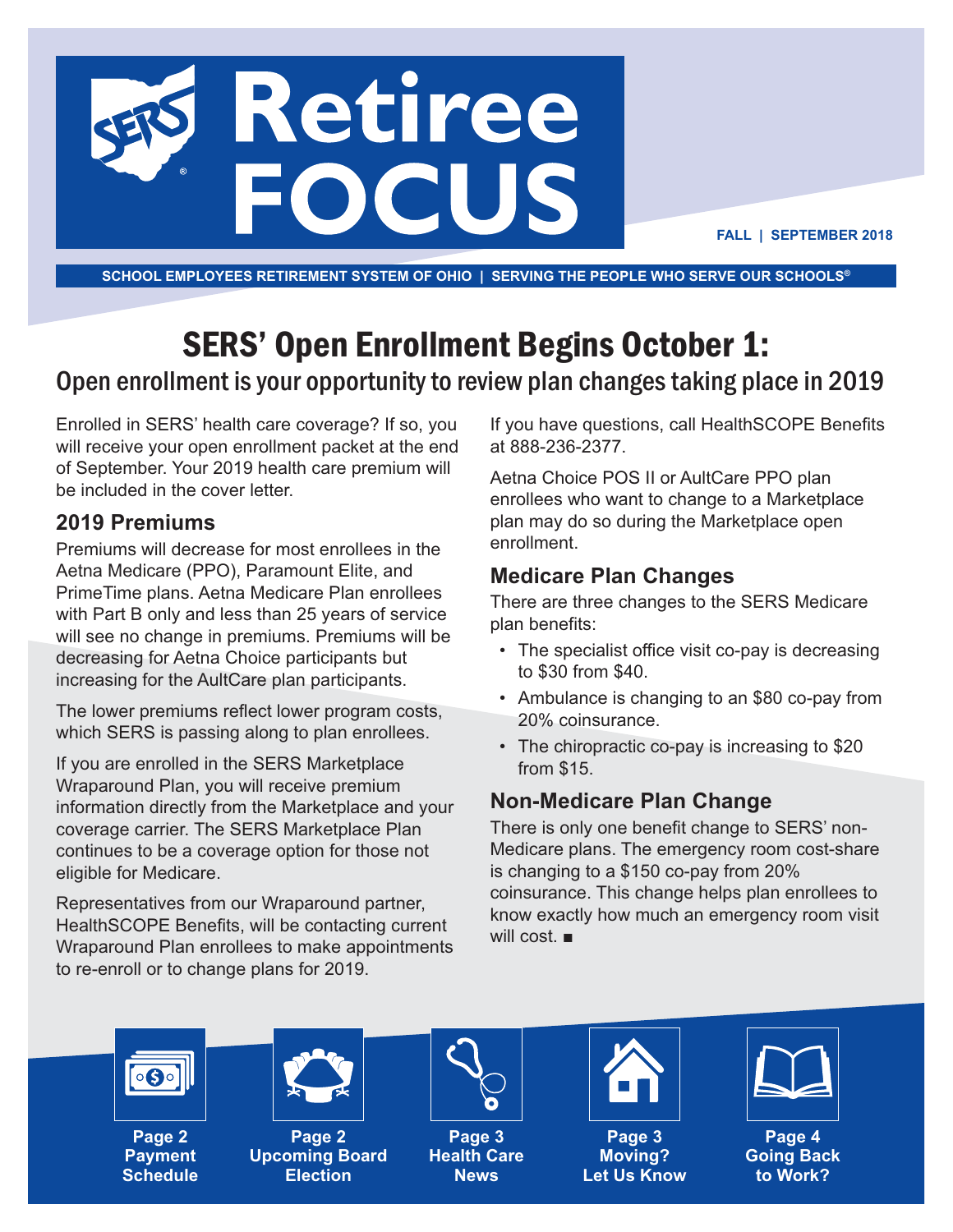## Payment Schedule



Your SERS pension payment is deposited into your bank account on the first day of each month.

If the first day of the month falls on

a weekend or holiday, it will be deposited on the previous business day.

|         | September August 31, 2018   | Your next stub will arrive in<br>December. $\blacksquare$ |
|---------|-----------------------------|-----------------------------------------------------------|
| October | October 1, 2018             |                                                           |
|         | November   November 1, 2018 |                                                           |
|         | December November 30, 2018  |                                                           |

Payment Stubs

the *Retiree Focus*.

quarter.

## Upcoming Election: Retiree-Member Board Seat Open



Two employee-member seats, and one retiree-member seat, are up for election with the term beginning July 1, 2019, and ending June 30, 2023.

For the retiree-member seat, any SERS disability or service retiree is eligible to run for the open seat.

To be considered for election to the retireemember seat, the following requirements must be met:

- Obtain signatures of 150 SERS retirees on a nominating petition provided by SERS with not less than 10 signatures of retirees from each of at least five counties where those retirees reside
- Make sure that retirees signing the petition indicate their county of

residence and last four digits of their Social Security number

You receive a payment stub from SERS every

This quarter's stub is enclosed with this issue of

- Begin gathering signatures on or after September 7, 2018
- Fill out, sign, and have notarized the Certification Form
- Review and complete campaign finance forms as necessary
- Return petitions with original signatures and all original forms to the SERS office no later than 4:30 p.m., EST, December 7, 2018

Those interested in running for the open seat should contact Tim Barbour by phone at 614- 222-5901 or by email at tbarbour@ohsers.org to have an election packet sent to them. ■

**Published by the School Employees Retirement System of Ohio 300 E. Broad St., Suite 100, Columbus, OH 43215-3746** ■ **614-222-5853** ■ **Toll-Free 800-878-5853** ■ **www.ohsers.org**

#### **RETIREMENT BOARD**

**James A. Rossler, Jr.** *Chair, Appointed Member*

**Catherine P. Moss** *Vice-Chair, Retiree-Member* **Jeffrey T. DeLeone** *Appointed Member*

**Hugh Garside, Jr.** *Employee-Member*  **James H. Haller** *Employee-Member*

**Christine D. Holland** *Employee-Member*

**Barbra M. Phillips** *Employee-Member*

**Daniel L. Wilson** *Appointed Member*

**Beverly A. Woolridge** *Retiree-Member*

**Richard Stensrud** *Executive Director*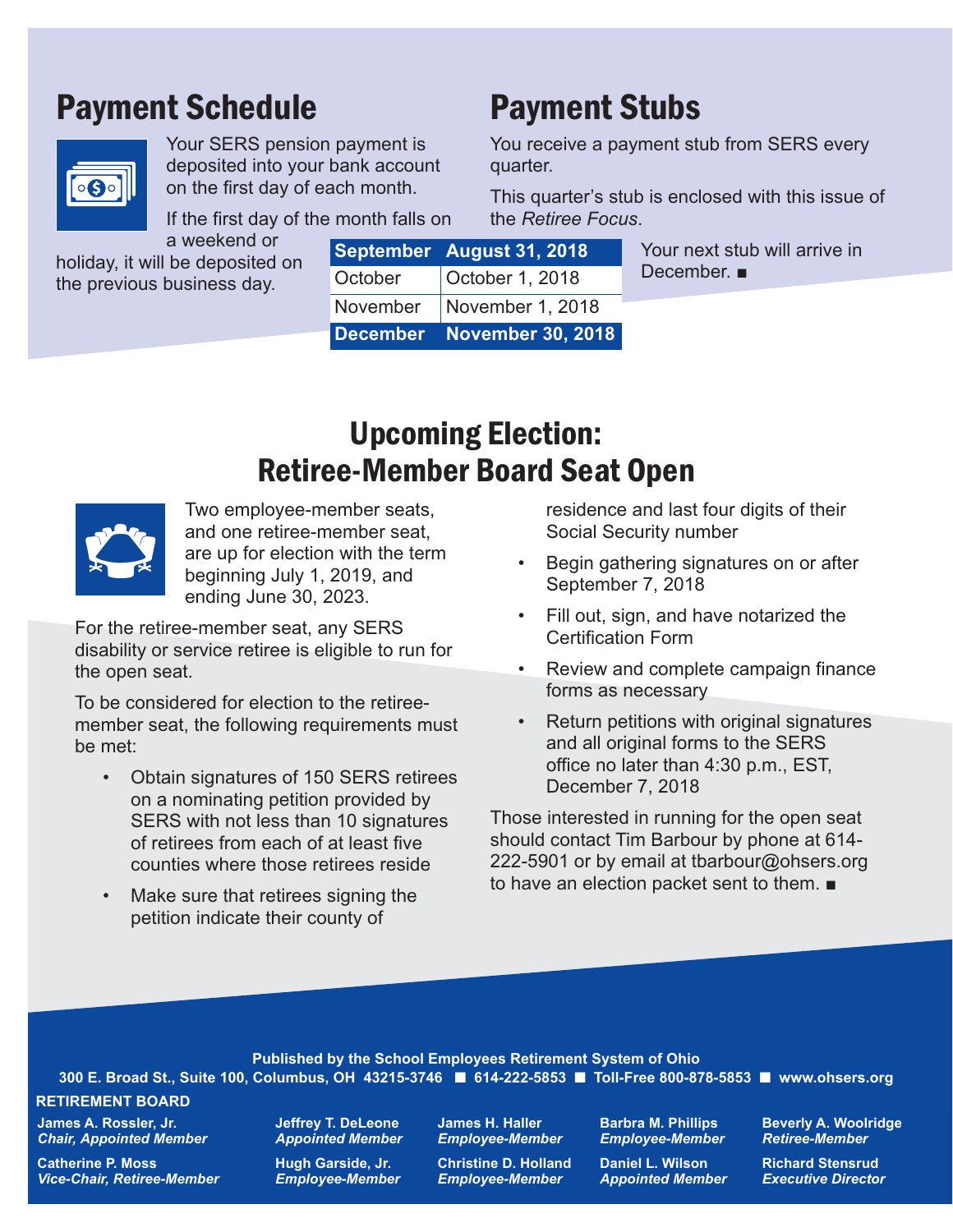# HEALTH CARE NEWS

## Open Enrollment: Your Opportunity to Select Dental and Vision Coverage



Open enrollment is the time to enroll in SERS' dental and vision coverage for the upcoming year.

As long as you are eligible for SERS' health care coverage, you can sign

up for dental and vision.

For the third year in a row, dental and vision premiums are not changing. Benefits also are not changing.

Effective July 1, 2018, VSP did change the progressive lens co-pay to \$0 from \$50.

If you currently have SERS' dental and/or vision coverage, you will remain enrolled until you tell us to cancel it. You do not have to re-apply each year.

To join a plan for the first time, complete the enrollment form that will be mailed to you this month, and return it to SERS by November 15, 2018. Coverage begins on January 1, 2019. ■

## New Shingles Vaccine



Shingles is caused by the same virus as chicken pox.

After a person recovers from chicken pox, the virus stays in the body and can reactivate

later, causing shingles.

A vaccination is the only way to protect yourself from the disease.

A new vaccine has been approved as more effective than previous vaccines at

preventing shingles and reducing the severity of the symptoms.

The Centers for Disease Control recommends that adults 50 years and older get two doses of the new shingles vaccine called Shingrix®, separated by two-to-six months, to prevent shingles and its complications.

If you are age 50 or older, check with your health care plan to learn if, or how, this new vaccine is covered. ■

## Moving? Let Us Know



**If you are moving, make sure we have your updated address.**

**You do not want to miss receiving any SERS**

**information, including your statement and newsletters, as well as any news on issues concerning taxes, health care coverage, and Social Security penalties; but even**

**more important, if you move and do not notify SERS, your benefits can be suspended.** 

**You can update your address by calling us toll-free at 800-878-5853. With an online account, you can use the Account Login and change your address through our website at www.ohsers.org.** ■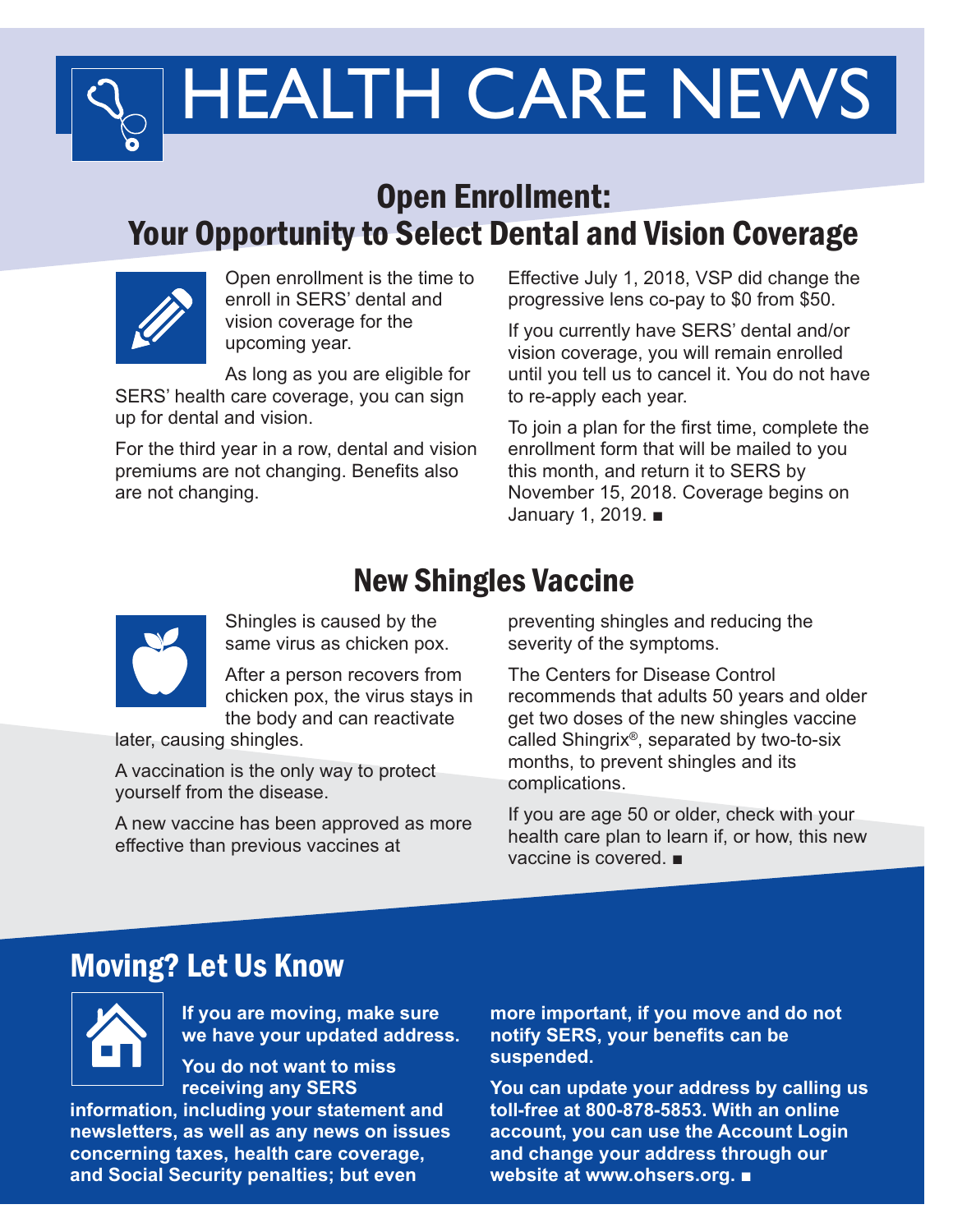## Going Back to Work?



Are you thinking about going back to work in a school this fall?

Once you retire, your SERS pension payment could be affected when you become

reemployed in an Ohio public position.

If you return to work in a position covered by SERS, Ohio Public Employees Retirement System, State Teachers Retirement System, Ohio Police & Fire Pension Fund, or State Highway Patrol, you must wait two months from your effective date of retirement before being reemployed.

If you return to work in an Ohio public job within two months of your retirement date, you forfeit your pension for that period of time.

The only exception is if you hold multiple positions prior to retirement. You may then continue working in the lesser-paying position(s) without forfeiting two months of pension payments.

If a school hires you to the same position you had before retiring, and that position is filled by a vote of the members of a board or commission, public notice of the potential reemployment must be given at least 60 days prior to the start of your reemployment. A public hearing also must be conducted between 15 and 30 days prior to your first day of work.

Once you begin reemployment in a position covered by one of the Ohio retirement systems, contributions are withheld and sent to the appropriate retirement system.

### **Reemployment: Different Accounts**

The pension payment you received when you retired, and the annuity that accrues when you go back to work again, are two different accounts.

No additional service credit will be granted for reemployment. You will earn an annuity from the reemployment, which will consist of your contributions and part of the employer contributions, plus interest. The annuity will be paid by the retirement system that covers your reemployment. The annuity also will be subject to the Government Pension Offset and Windfall Elimination Provision under Social Security law.

#### **Reemployment: Health Care Coverage**

If you are eligible for SERS' health care coverage and then take a new job or go back to work for a public or private employer, you may temporarily lose eligibility while you are reemployed. Once reemployment ends, your eligibility is restored.

Those affected are:

- retirees, benefit recipients, and spouses
- not enrolled in Medicare Part B

SERS' health care eligibility is lost when:

- You are eligible for medical and prescription coverage through your new employer.
- You are not eligible for medical and prescription coverage through your new employer but other employees in comparable positions are eligible for coverage. The coverage available to employees in comparable positions must be at the same cost as full-time employees.

You will not lose your eligibility for SERS' coverage if you do not have access to the employer coverage, or if it costs employees in comparable positions more than most full-time employees pay.

If you have further questions about reemployment, please visit our website at www.ohsers.org. ■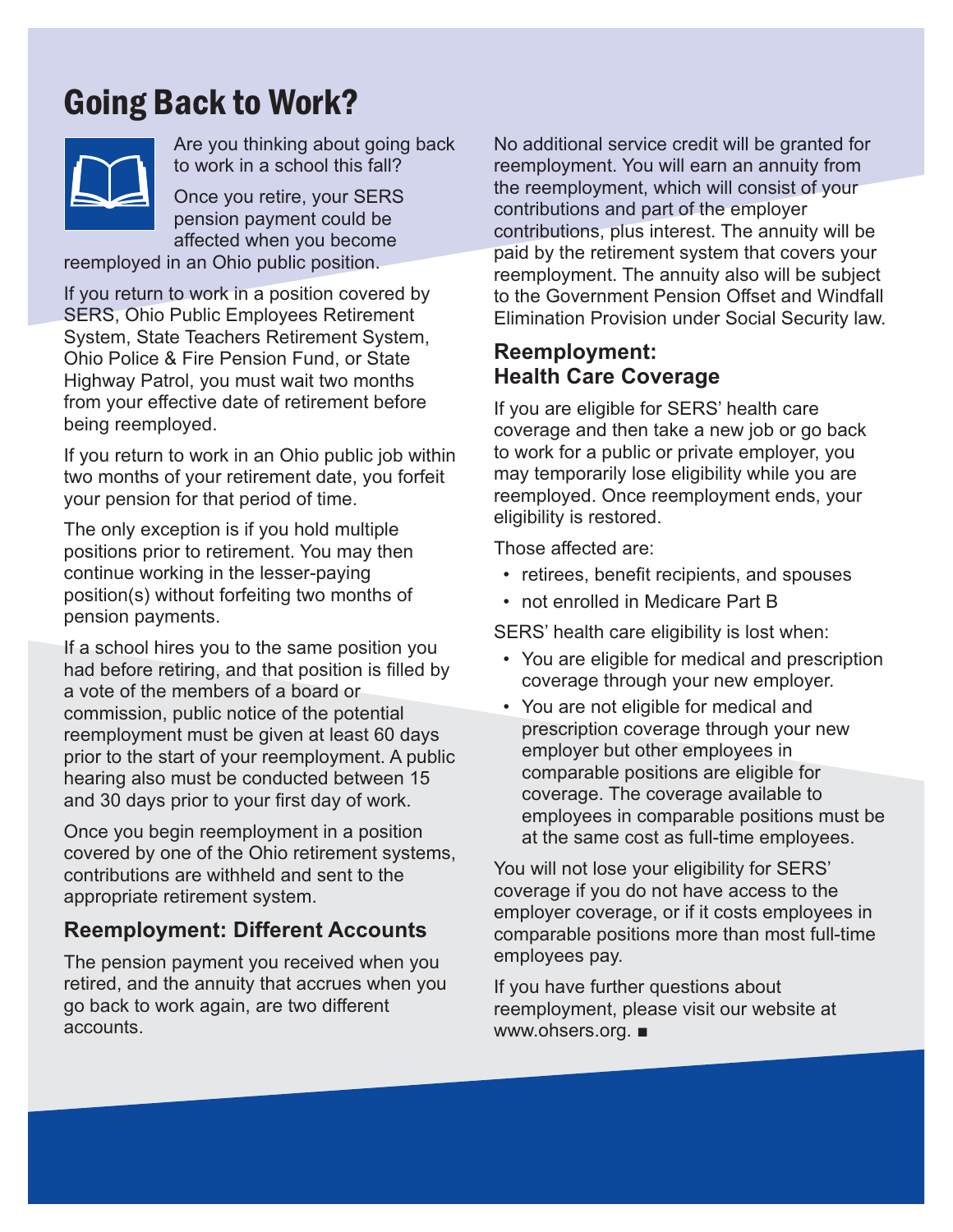## **Partners**  IN HEALTH & WELLNESS



## On the Go with the Dietlins

Norma Dietlin, a former payroll department employee for the Worthington City School District, and her husband, Michael, seem to always be on the go.

"We like to do things and keep busy," said Norma, who also served as Johnstown's tax director for nearly 10 years.

Norma and Michael, both in their late-70s, live on a farm in Johnstown. Whether golfing, walking, biking,

mowing grass, or working on the farm, the couple is always doing something.

Norma's nephew works the farm's fields, but the couple like to lend a helping hand.

This spring, they spent hours in the fields removing large rocks brought to the surface from a nitrogen treatment.

"We've been out trying to get the biggest rocks with the tractor and scoop," said Norma.

Removing the rocks makes it easier for her nephew to work the fields.



While working on their rock project, Norma also was planting a vegetable garden and Michael was training for the 155-mile Pelotonia bicycle tour.

Since its inception, the Pelotonia has raised more than \$100 million for research at The Ohio State University Comprehensive Cancer Center—The James.

Although she enjoys an occasional bike ride along the T.J. Evans Recreational Trail, Norma does not always ride with her husband.

"I like the scenery, and he likes to ride fast," she said.

"If there were a shoe sale, she'd ride a 100 miles in a flash," said Michael.

Since retiring, the couple has spent winters in Florida as snowbirds.

Norma retired first. She said she managed to get the inside of the house painted before Michael came home one day to announce he was retiring too.

**On the Go** *continued on back*



Do you have Medicare? If Medicare Beneficiaries: Be Aware of Brace Scam

you do, the Ohio Senior Medicare Patrol has issued a fraud warning involving back and knee braces being advertised for

"little to no cost."

Anne Fredrickson, project manager for Ohio Senior Medicare Patrol, said enrollees should be aware of postcards, TV ads, and phone calls advertising these braces.

The Senior Medicare Patrol program helps Medicare and Medicaid beneficiaries prevent, detect, and report health care fraud.

"We're getting several reports from Medicare beneficiaries receiving urgently marked postcards and phone calls regarding a special notice of pending eligibility to receive a free back brace or knee brace support system," said Fredrickson. "We urge you NOT to respond."

Medicare only covers braces or other durable medical equipment when

#### considered "medically necessary." A doctor's prescription also is required.

Scammers, however, hope you are not aware of that.

When you give disreputable vendors your Medicare number, they are charging Medicare up to hundreds of dollars for braces that you could purchase online for \$20 to \$30, according to Fredrickson.

Also, if Medicare turns down this purchase, you are responsible for paying the bill.

Fredrickson urges any Medicare enrollees with back or knee issues to contact their doctor if they are thinking about getting a brace. Your doctor can tell you what you need and can navigate Medicare, so you are not stuck with the bill.

If you feel you've been swindled, contact the Ohio Senior Medicare Patrol at 800-488- 6070 or visit www.smpResource.org. ■